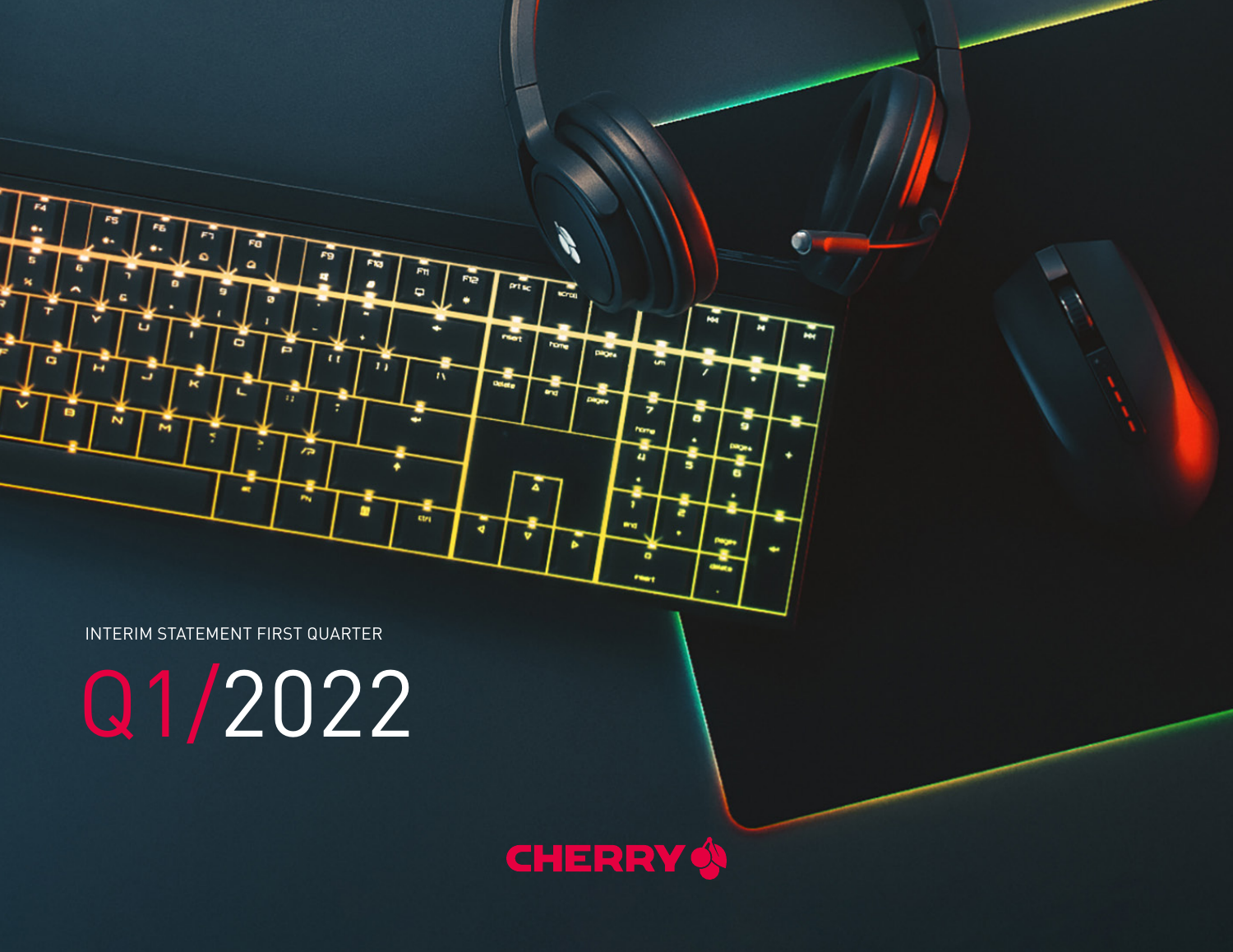# KEY GROUP FIGURES (IFRS)

| $\epsilon$ million / as reported      | Jan. 1 to March 31, 2022 | Jan. 1 to March 31, 2021 <sup>11</sup> | Change     |
|---------------------------------------|--------------------------|----------------------------------------|------------|
| Revenue                               | 33.0                     | 37.7                                   | $-12.6%$   |
| of which GAMING                       | 11.9                     | 18.8                                   | $-36.9%$   |
| of which PROFESSIONAL                 | 21.1                     | 18.9                                   | 11.6%      |
| Gross profit                          | 9.8                      | 15.5                                   | $-36.6%$   |
| Gross profit margin                   | 29.9%                    | 41.1%                                  | $-11.2$ pp |
| EBITDA                                | 3.9                      | 10.1                                   | $-61.1%$   |
| EBITDA (adjusted) <sup>2</sup>        | 4.4                      | 11.0                                   | $-59.8%$   |
| EBITDA margin                         | 11.9%                    | 26.8%                                  | $-14.9$ pp |
| EBITDA margin (adjusted) <sup>2</sup> | 13.4%                    | 29.0%                                  | $-15.6$ pp |
| <b>EBIT</b>                           | 0.0                      | 6.7                                    | $-99.8%$   |
| EBIT (adjusted) <sup>2)</sup>         | 0.5                      | 7.5                                    | $-93.5%$   |
| Group net loss/profit                 | $-0.3$                   | 2.4                                    | n.a.       |
| Earnings per share (in $\epsilon$ )   | $-0,01$                  | 0.12                                   | n.a.       |
| Cash flows from operating activities  | $-2.7$                   | $-0.4$                                 | $-142.1%$  |
| Cash flows from investing activities  | $-2.0$                   | $-3.1$                                 | $-56.7%$   |
| Free cash flow                        | $-4.7$                   | $-3.5$                                 | $-362.1%$  |
| Net working capital                   | 51.8                     | 45.9                                   | 13.0%      |

1 Basis: Unaudited condensed consolidated interim financial statements of Cherry AcquiCo GmbH (now Cherry AG), as of March 31, 2021, prepared in accordance with IFRS on interim financial reporting (IAS 34) 2 Adjusted for one-time and/or non-operating items

3 Liabilities to banks, current and non-current lease liabilities, and pension provisions less cash and cash equivalents

|                                  | Dec. 31, 2022 | Dec. 31, 2021 <sup>1</sup> | Change   |
|----------------------------------|---------------|----------------------------|----------|
| $\epsilon$ million / as reported |               |                            |          |
| Total assets                     | 407.7         | 411.0                      | $-0.8%$  |
| Cash and cash equivalents        | 104.2         | 109.7                      | $-5.0%$  |
| Equity                           | 293.9         | 293.2                      | 0.2%     |
| Equity ratio                     | 72.1%         | 71.3%                      | $0.8$ pp |
| Net debt <sup>31</sup>           | $-39.5$       | $-43.9$                    | $-10.0%$ |
| Employees                        | 544           | 554                        | $-1.8%$  |

#### Share

| <b>ISIN</b>                                | DE000A3CRRN9                          |
|--------------------------------------------|---------------------------------------|
| WKN                                        | A3CRRN                                |
| Ticker (trading symbol)                    | C <sub>3</sub> RY                     |
| Share type                                 | Ordinary bearer shares (no par value) |
| First quotation                            | June 29, 2021                         |
| Total number of outstanding shares         | 24.300.000                            |
| Stock exchange and segment                 | Prime Standard / regulated market FWB |
| Designated sponsor                         | Hauck Aufhäuser Lampe                 |
| Xetra closing price on March 31, 2022      | € 15.50                               |
| Market capitalization as of March 31, 2022 | €376.7 million                        |

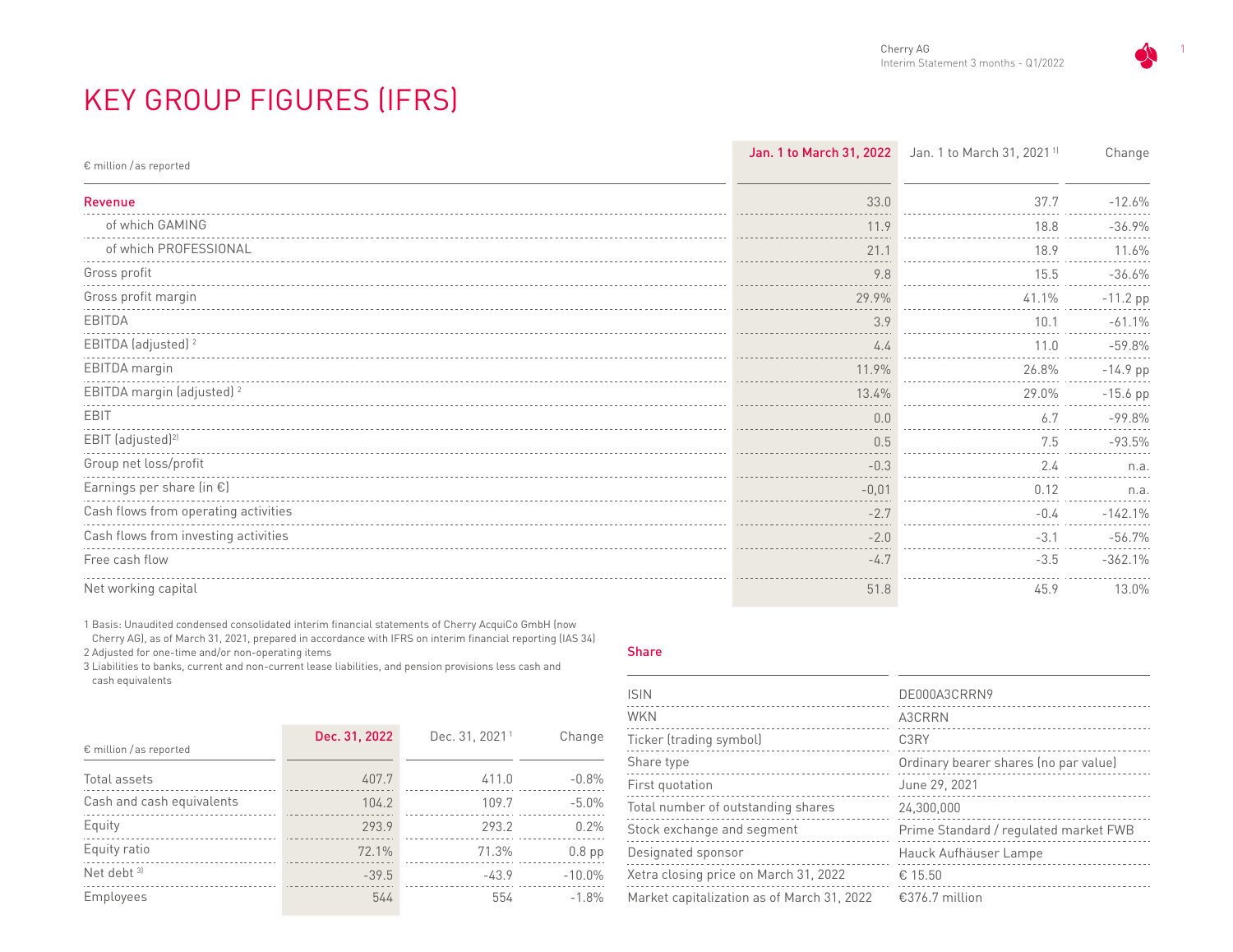#### DEAR SHAREHOLDERS

The first quarter of the current fiscal year was significantly impacted by the high level of uncertainty in the overall macroeconomic environment as a result of the COVID-19 pandemic and the war in Ukraine. Our business operations were specifically held down by supply chain disruptions, particularly in Asia, temporary fluctuations in our customers' ordering behavior, and lockdowns imposed in line with the Chinese government's zero-covid policy.

The current challenging market environment also impacted the stability of our own process chains, ranging from procurement to delivery. Suppliers from Shenzhen and Dongguan as well as one of our distributors from Shanghai were all temporarily affected by the lockdowns. We have responded to these underlying conditions with a variety of specific individual measures and optimized our roadmap for the remainder of 2022. Alongside operational improvements, these measures included in particular enlarging our management team with the aim of increasing its level of professionalism. With the appointment of Dr. Udo Streller as the third member of the Management Board (COO) with effect from April 1, the Supervisory Board has also applied the same approach at Management Board level.

In the GAMING business area, we continued developing the new version of our globally unique ULP switches and the market launch is scheduled for the second quarter. The distinguishing feature of this innovation is that it does not produce an acoustic "click feedback". This version of the switch is also suitable for use in office applications. In addition, we pushed ahead with the development of a new switch featuring a customizable functionality, which will be available for marketing as of the third quarter this year. With its innovative switching technology, this new switch will give competitive gamers in particular a new gaming experience. We are also equipping various gaming keyboards with our new Advanced Wireless technology, which ensures an optimized in-game response time for gamers and, with this technology, still has the advantages of being "untethered" during use compared to a conventional, hardwired product. As a further highlight, in line with the current market trend we are developing new, smaller keyboards with a reduced number of keys (e.g. 60% of a conventional keyboard layout) that will be launched in the second half of the year.

In the PROFESSIONAL business area, we continue to make good progress with the sustainable expansion of our e-commerce sales channels. In addition to Europe, we are now also placing our focus on the USA as a further online sales market for our popular peripherals. The new KW X ULP Wireless Mechanical Keyboard will be officially launched in the fourth quarter of the current fiscal year. Apart from our high-quality mechanical switches, which are unique worldwide, this keyboard will stand out in particular due to its distinctive design and extra-flat profile. Our state-of-the-art e-health card terminals put us in an excellent position to benefit from both the current and the future requirements of gematik GmbH in terms of digital infrastructure for the healthcare sector. "Telematics Infrastructure 2.0" is currently being designed and a schedule drawn up, thus establishing the basis for continuing to develop our products with the aim of tapping into new software- and service-based revenue streams with the next generation of telematics infrastructure (expected as of 2025).

Despite a decline in revenue due to the current unfavorable market environment in the first three months of 2022 compared with the particularly strong first quarter one year earlier, our underlying growth momentum remains high, with revenue up by around 19 percent compared to the same period of 2020. We have already taken current developments into account in our outlook for the full year. We expect Group revenue in the region of EUR 170 million to EUR 190 million for the 2022 fiscal year with an adjusted EBITDA margin of 23% to 26%.

To conclude, we would like to take this opportunity to extend our sincere thanks to all our employees for their exceptional commitment during this difficult period.

#### Munich, May 2022

Rolf Unterberger (CEO) Bernd Wagner (CFO)

1. fuelle

Dr. Udo Streller (COO)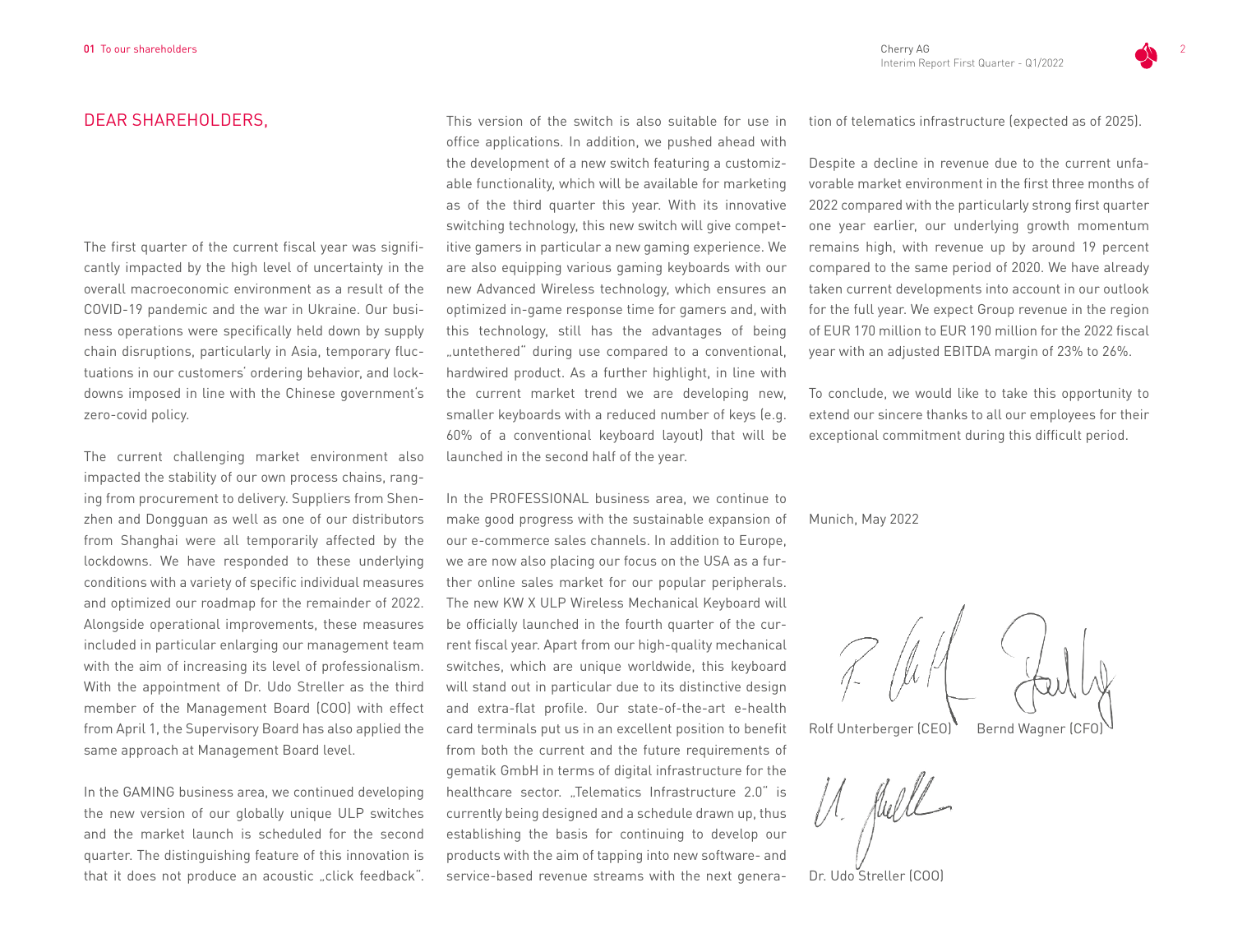## CHERRY ON THE CAPITAL MARKET

Since it was founded in 1953, Cherry has been synonymous with innovative, high-quality products developed specifically to meet the various needs of its customers. Cherry AG is a globally operating manufacturer of high-end mechanical keyboard switches and computer input devices for applications in the fields of gaming, e-sports, office, industry, and healthcare. Cherry AG is listed in the Prime Standard quality segment of the Frankfurt Stock Exchange with its bearer shares (ISIN DE000A3CRRN9, WKN A3CRRN).

#### RELATIVE PERFORMANCE OF THE CHERRY SHARE in %



### SHAREHOLDER STRUCTURE<sup>1</sup>



## INVESTMENT HIGHLIGHTS

| Global market leader                                                                                              | Global multichannel sales                                                    |
|-------------------------------------------------------------------------------------------------------------------|------------------------------------------------------------------------------|
| Established market position as global market leader                                                               | Comprehensive mix of sales channels (distributors,                           |
| for mechanical gaming keyboard switches                                                                           | resellers, systems houses, retailers, e-tailers, DTC)                        |
| Innovation and quality leadership                                                                                 | Scalable production base                                                     |
| Impressive track record since 1953 in developing                                                                  | Highly automated assembly machines and                                       |
| high-quality product innovations                                                                                  | warehouse robotics                                                           |
| <b>Brand recognition</b><br>High international brand recognition and brand<br>loyalty in core markets             | Solid financial profile<br>High profitability and attractive cash conversion |
| Blue chip customer base<br>Prestigious customers place their trust in reliable,<br>high-quality Cherry technology |                                                                              |

#### ANALYSTS

| Institute                         | Analyst                                                     | Recommen-<br>dation | Target price <sup>1</sup> Date |                |
|-----------------------------------|-------------------------------------------------------------|---------------------|--------------------------------|----------------|
| ABN AMRO/<br>ODDO BHF             | Julian Dobrovolschi<br>Leopoldo Palazzi Trivelli Outperform |                     | € 30.00                        | April 4, 2022  |
| Hauck Aufhäuser                   | Marie-Thérèse Gruebner                                      |                     |                                |                |
| Investment Banking Tim Wunderlich |                                                             | Buy                 | € 31.00                        | April 25, 2022 |
| Montega AG -                      | Miguel Lago Mascato                                         |                     |                                |                |
| Equity Research                   | Sebastian Weidhüner                                         | Buy                 | € 30.00                        | April 28, 2022 |
|                                   | Jörg Philipp Frey                                           |                     |                                |                |
| Warburg Research                  | Andreas Wolf                                                | Buy                 | € 32.00                        | April 5, 2022  |

1 Cherry AG regularly updates the analyst overview on its website. The assessments presented merely reflect the opinions of the financial institutions, research companies, and analysts mentioned above. Cherry AG accepts no liability for the selection, accuracy, completeness, or correctness of the analysts' recommendations presented and their content. Interested parties are advised to obtain research reports directly from the respective analysts or from the relevant financial institutions or research companies. Cherry AG does not provide any research reports.

1 Information is based on voting rights notifications pursuant to Art. 40, Para. 1 of the

German Securities Trading Act (WpHG). Status: May 2, 2022

2 Based on internal investor reporting to Cherry, not subject to disclosure.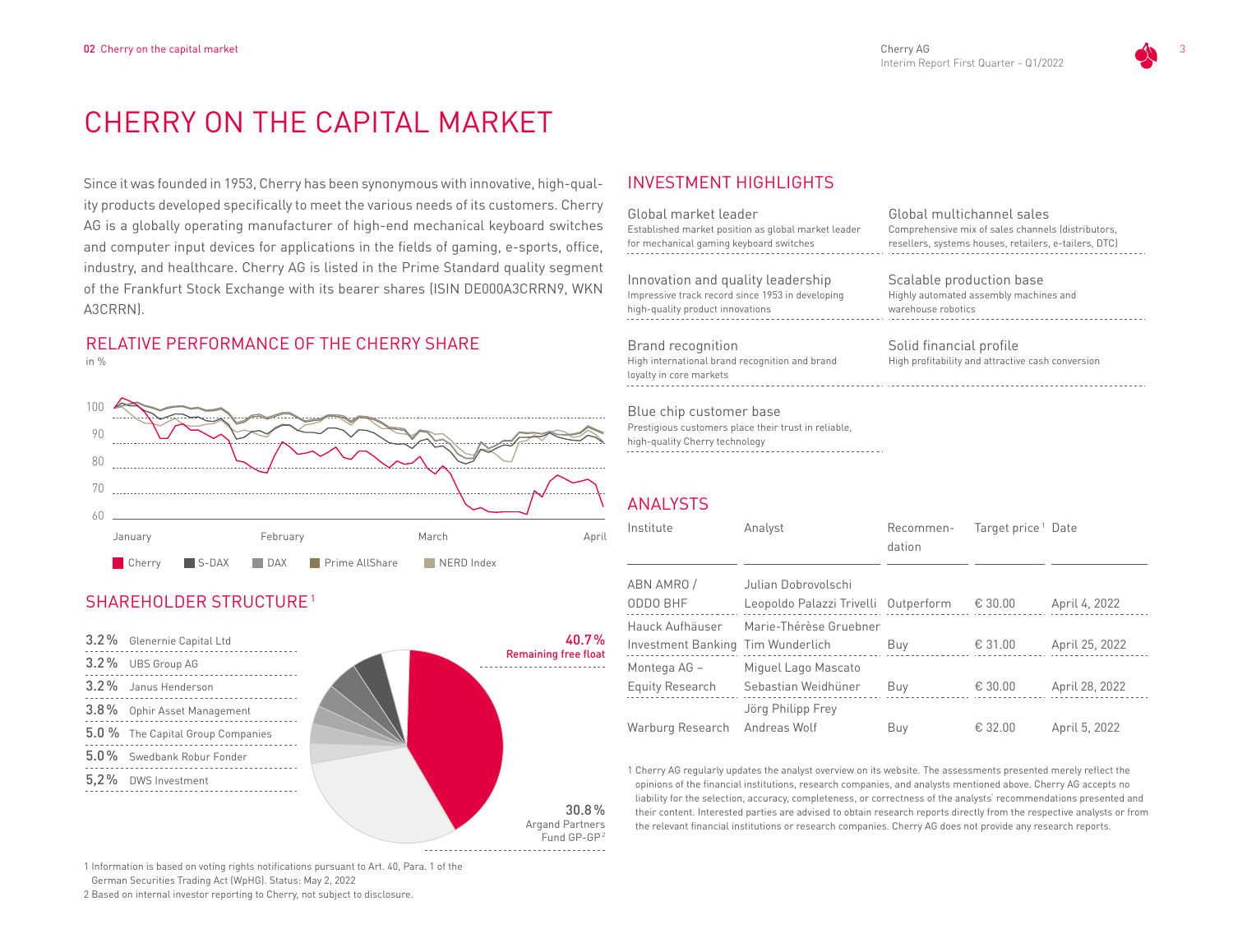# Award winning product design

CHERRY G80-3000N RGB TKL mechanical keyboard wins the Red Dot Award 2022 for outstanding Product Design. The CHERRY G80-3000N RGB TKL is a modern, wired keyboard without a number pad for more desk space. The new, small keyboard builds on the first version of the G80-3000: with the classic, ergonomic keycaps and original typing feel, why change what is already perfect? Completely new features, on the other hand, are the contemporary and slimmer housing, the illumination with over 16 million colours and the state-of-the-art electronics.



reddot winner 2022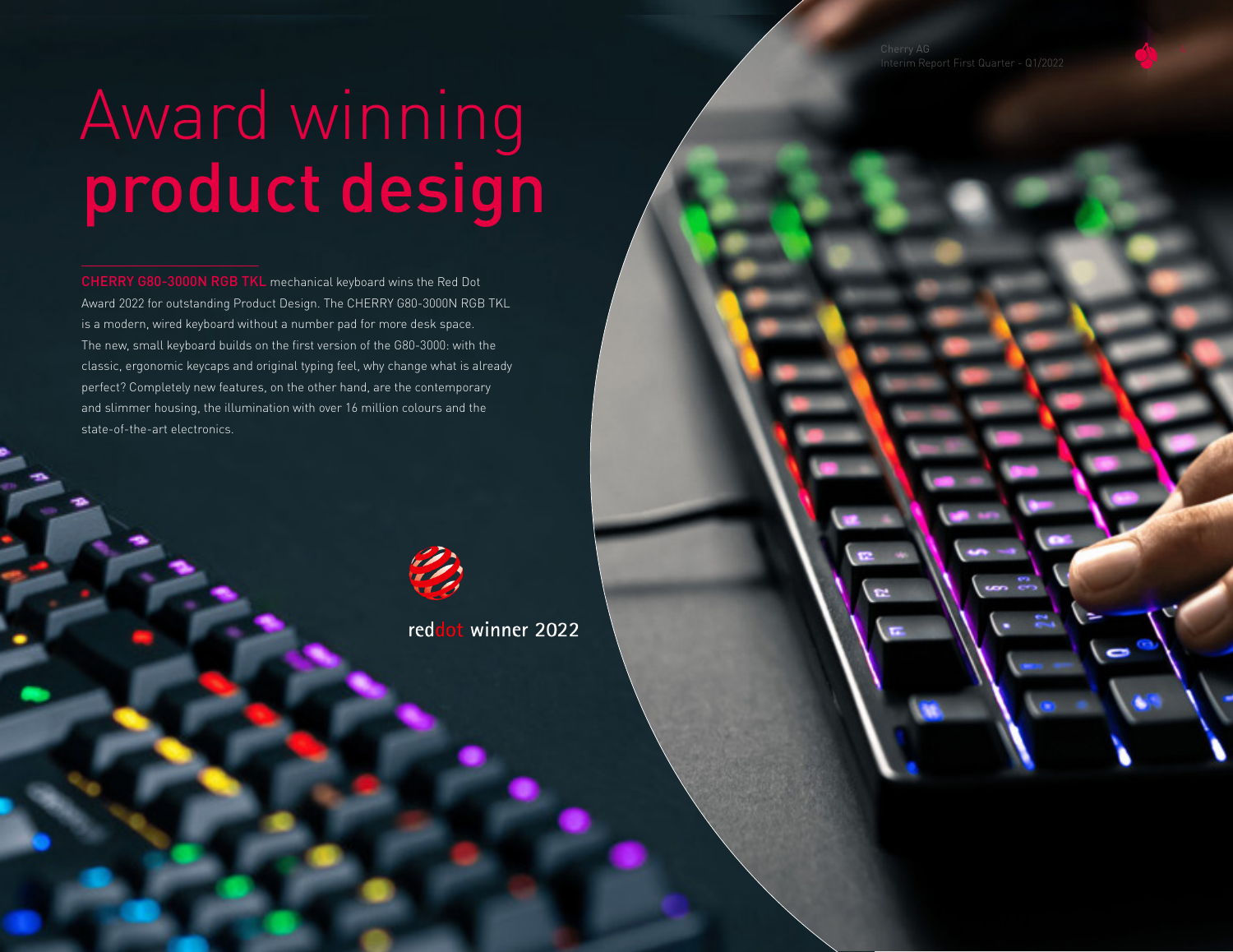## BUSINESS PERFORMANCE

Business performance in the first quarter was impacted by supply chain disruptions related to the COVID-19 pandemic, temporary fluctuations in the ordering behavior of Cherry customers, and various lockdowns in China due to the pandemic. These factors led to a temporary slowdown in growth momentum in both of our key business areas. The lockdowns in China had a substantial impact on business with switches in the GAMING business area.

Against this backdrop, the GAMING business area, comprising the Components and Gaming Devices business units, and the PROFESSIONAL business area, comprising the Peripherals and Digital Health business units, developed at varying speeds in the first quarter 2022.

By contrast, at EUR 21.1 million (Q1/2021: EUR 18.9 million), revenue generated with third parties in the PROFESSIONAL business area rose by 11.6% compared with the same quarter one year earlier. The pace of growth in this business area was mainly driven by the steadily improving level of Digital Health business, following the start of sales of the e-health card terminals in the prior-year quarter. The adjusted EBITDA margin for this business area stood at 16.7% for the period under report (Q1/2021: 24.0%), primarily due to higher purchasing prices for raw materials, the expansion of marketing activities, and the corresponding increase in personnel required to implement Cherry's organic growth strategy.

|                                | GAMING                         |            |                                |                                |              |                                | Konzern                        |            |
|--------------------------------|--------------------------------|------------|--------------------------------|--------------------------------|--------------|--------------------------------|--------------------------------|------------|
| Jan. 1 to<br>March 31,<br>2022 | Jan. 1 to<br>March 31.<br>2021 | Change     | Jan. 1 to<br>March 31,<br>2022 | Jan. 1 to<br>March 31,<br>2021 | Change       | Jan. 1 to<br>March 31,<br>2022 | Jan. 1 to<br>March 31.<br>2021 | Change     |
|                                |                                |            |                                |                                |              |                                |                                |            |
| 11.9                           | 18.8                           | $-36.9%$   | 21.1                           | 18.9                           | 11.6%        | 33.0                           | 37.7                           | $-12.6\%$  |
| 1.7                            |                                | $-76.2%$   | 8.2                            | 8.5                            | $-3.5%$      | 9.8                            | 15.5                           | $-36.6%$   |
| 0.9                            | 6.4                            | $-86.3%$   | 3.5                            | 4.5                            | $-22.1\%$    | 4.4                            | 11.0                           | $-59.8%$   |
| 7.4%                           | 34.1%                          | $-26.7$ pp | 16.7%                          | 24.0%                          | $-7.3$ pp    | 13.4%                          | 29.0%                          | $-15.6$ pp |
| $-1.9$                         | 3.8                            | $-150.0\%$ | 2.4                            | 3.8                            | $-37.6%$     | 0.5                            | 7.5                            | $-93.5%$   |
| $-15.8%$                       | 19.9%                          | $-35.7$ pp | 11.2%                          | 20.0%                          | $-8.8$ pp    | $1.5\%$                        | 20.0%                          | $-18.5$ pp |
|                                |                                |            |                                |                                | PROFESSIONAL |                                |                                |            |

Revenue from third parties in the GAMING business area decreased by 36.9% to EUR 11.9 million (Q1/2021: EUR 18.8 million). The lower figure was primarily attributable to fluctuating demand in the consumer market for gaming keyboards, the limited availability of certain keyboard controllers (ICs), customer-related delays in launching new products, and various lockdowns in China and Hong Kong. The adjusted EBITDA margin in this business area came in at 7.4% for the period under report (Q1/2021: 34.1%), due in particular to reduced fixed cost coverage in view of lower revenue.

At EUR 33.0 million, Group revenue in the first quarter 2022 was 12.6% down on the same period one year earlier (Q1/2021: EUR 37.7 million). The decrease was mainly attributable to the above-mentioned factors affecting our business with switches. However, compared to the first quarter 2020 at the onset of the COVID-19 pandemic, quarterly revenue was up by 18.6%. Cost of sales went up by 4.1% to EUR 23.1 million during the three-month period under report (Q1/2021: EUR 22.2 million), mainly due to higher purchasing prices for materials. These factors resulted in a gross profit of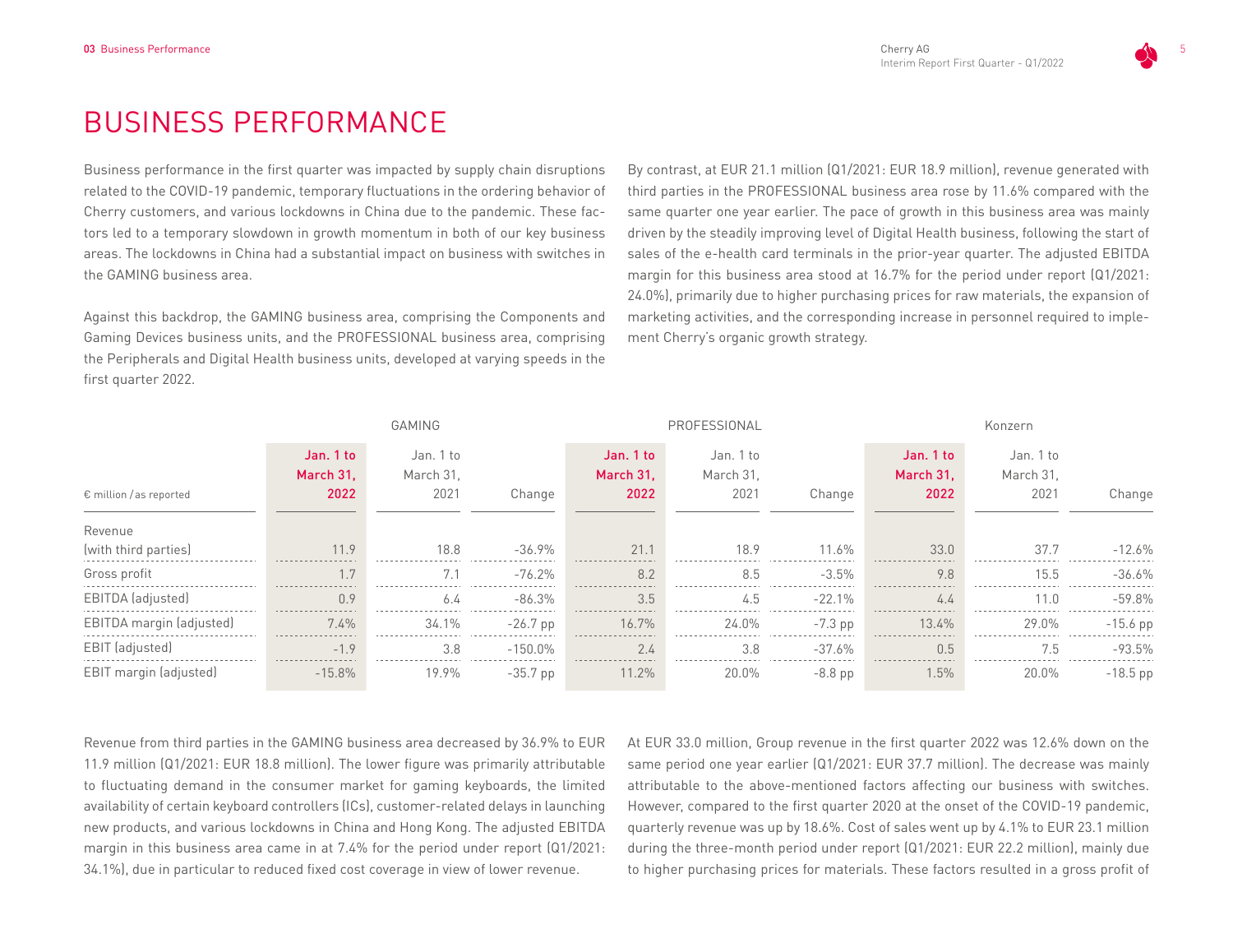EUR 9.8 million (Q1/2021: EUR 15.5 million), which corresponds to a gross profit margin of 29.9% (Q1/2021: 41.1%).

Following the expansion of business activities in line with Cherry's organic growth strategy, marketing and selling expenses were 29.4% higher year on year at EUR 4.3 million (Q1/2021: EUR 3.3 million), while research and development expenses increased by 56.0% to EUR 2.0 million (Q1/2021: EUR 1.3 million), due to the development of new products for targeted portfolio expansion on the one hand and the continuous improvement of existing products on the other. By contrast, administrative expenses decreased by 21.3% to EUR 3.1 million (Q1/2021: EUR 3.9 million), mainly due to the preparations made for Cherry's IPO and share-based remuneration payments in the previous year. Taking into account the virtually unchanged level of other operating income and expenses, earnings before interest and taxes (EBIT) for the quarter under report were break-even at EUR 0.0 million (Q1/2021: EUR 6.7 million), corresponding to an EBIT margin of 0.0% (Q1/2021: 17.7%).

Adjusted EBITDA amounted to EUR 4.4 million (Q1/2021: EUR 11.0 million), corresponding to an adjusted EBITDA margin of 13.4% (Q1/2021: 29.0%).

With a significant improvement in the financial result to a negative amount of EUR 0.5 million (Q1/2021: negative EUR 3.6 million) and lower income taxes of EUR 0.0 million (Q1/2021: EUR 0.7 million), the Cherry Group reports a net loss of EUR 0.5 million for the period (Q1/2021: profit of EUR 2.4 million), corresponding to earnings per share of -0.01 (Q1/2021: EUR 0.12).

Total assets decreased slightly by 0.8% to EUR 407.7 million (December 31, 2021: EUR 411.0 million). Non-current assets went down by 0.8% to EUR 232.6 million (December 31, 2021: EUR 234.4 million) and current assets by 0.9% to EUR 175.1 million (December 31, 2021: EUR 176.6 million). Trade receivables remained almost unchanged at EUR 19.4 million (December 31, 2021: EUR 19.6 million). While inventories increased by 6.8% to EUR 47.2 million owing to short-term fluctuations in demand in the consumer market for gaming keyboards and preparations for the expansion of the e-commerce business in the Peripherals business unit over the course of the year (December 31, 2021: EUR 44.2 million), cash and cash equivalents decreased by 5.0% to EUR 104.2 million at the end of the reporting period (December 31, 2021: EUR 109.7 million).

Equity remained practically unchanged at EUR 293.9 million (December 31, 2021: EUR 293.2 million). Non-current liabilities were 2.1% lower at EUR 82.9 million (December 31, 2021: EUR 84.7 million). Current liabilities decreased by 6.6% to EUR 31.0 million (December 31, 2021: EUR 33.1 million), primarily due to the 17.5% reduction in trade payables to EUR 14.8 million (December 31, 2021: EUR 17.9 million).

In addition to the lower level of earnings for the period, the negative cash flow from operating activities amounting to EUR -2.7 million (Q1/2021: EUR -0.4 million) mainly reflects a significantly lower increase in inventories, trade receivables, and other assets and an increase in trade payables and other liabilities, whereas these had decreased in the same period of the previous year.

The cash outflow from investing activities of EUR -2.0 million (Q1/2021: EUR -3.1 million) comprises payments for investments in property, plant and equipment amounting to EUR -1.3 million and payments for investments in intangible assets of EUR -0.7 million.

These figures gave rise to a negative free cash outflow of EUR -4.7 million for the period under report (Q1/2021: EUR -3.5 million).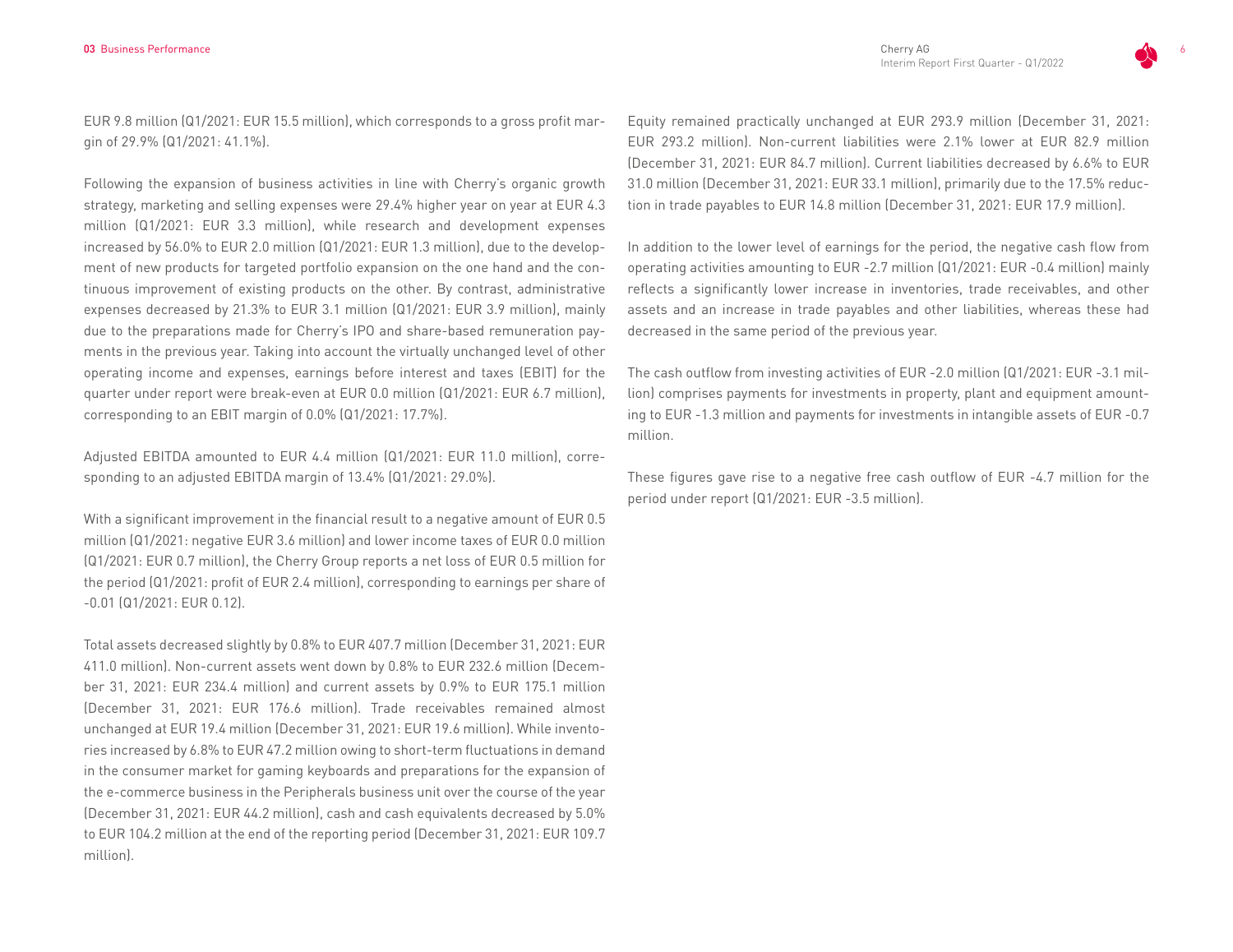#### RECONCILIATION TO ALTERNATIVE PERFORMANCE MEASURES (ESMA) 1

Die folgende Tabelle zeigt die Überleitung von EBIT, EBITDA, bereinigtem EBIT und bereinigtem EBITDA zum Konzernergebnis der Cherry AG für das erste Quartal 2022 sowie für den Vergleichszeitraum im Geschäftsjahr 2021:

|                                                    | Jan. 1 to | Jan. 1 to |
|----------------------------------------------------|-----------|-----------|
|                                                    | March 31, | March 31, |
| in €million                                        | 2022      | 20211     |
| Group net loss/profit                              | $-0.253$  | 2.356     |
| + Income taxes                                     | $-0.200$  | 0.699     |
| - Financial result                                 | 0.468     | 3.627     |
| <b>EBIT</b>                                        | 0.014     | 6.682     |
| +/- Personnel expenses (including                  |           |           |
| share-based personnel expenses) / (income)         |           | 0.151     |
| + Expenses related to capital                      |           |           |
| market transactions                                |           | 0.145     |
| + Expenses related to M&A                          |           |           |
| transactions                                       |           | 0.422     |
| + Expenses related to natural disasters            |           |           |
| and pandemics                                      |           |           |
| + Other non-recurring expenses                     | 0.472     | 0.128     |
| <b>Adjusted EBIT</b>                               | 0.486     | 7.528     |
| + Depreciation, amortization and impairment losses | 3.918     | 3.424     |
| <b>Adjusted EBITDA</b>                             | 4.405     | 10.952    |
| <b>EBIT</b>                                        | 0.014     | 6.682     |
| + Depreciation, amortization and impairment losses | 3.918     | 3.424     |
| <b>EBITDA</b>                                      | 3.933     | 10.106    |

1 Basis: Unaudited condensed consolidated interim financial statements of Cherry AcquiCo GmbH (now Cherry AG) as of March 31, 2021, prepared in accordance with IFRS on interim financial reporting (IAS 34)erstellt in Übereinstimmung mit den IFRS zur Zwischenberichterstattung (IAS 34) zum 31. März 2021

#### REPORT ON OPPORTUNITIES AND RISKS

In the first quarter 2022, no significant changes occurred compared to the opportunities and risks described in detail in the Combined Management Report for the Group and Cherry AG for the fiscal year 2021 in the "Report on opportunities and risks". The Annual Report 2021 is available on the Cherry website.

#### OUTLOOK

In the Combined Management Report 2021, the Management Board provided a detailed explanation of the assumptions and longer-term trends underlying its forecast for the 2022 fiscal year. Accordingly, Cherry has implemented a broad set of measures to bolster its strategic course of growth in the medium and long term. The Management Board's medium-term prediction of double-digit revenue growth therefore remains in place based on the expected underlying conditions and market trends.

For the GAMING business area, the Management Board therefore expects revenue growth in the mid-single-digit percentage range for the current fiscal year with a slightly lower (adjusted) EBITDA margin due to macroeconomic developments as well as temporary increases in material prices, shipping costs, and non-recurring marketing expenses for expansion in the Asia-Pacific region.

For the PROFESSIONAL business area, the Management Board expects revenue growth in the low double-digit percentage range for the current fiscal year. In addition to the targeted further expansion of the product portfolio in the Peripherals business unit, growth will be driven primarily by the selective expansion of sales channels, particularly the e-commerce business via major online marketplaces in Europe in the second half of the year. The (adjusted) EBITDA margin in this business area will be impacted by increased investments in new products, software, personnel, and marketing expenses designed to drive future growth in the e-commerce business and expansion in the Asia-Pacific region and is also likely to be slightly lower.

Taking these factors into account, the Management Board expects Group revenue in the region of EUR 170 million to EUR 190 million for the 2022 fiscal year with an adjusted EBITDA margin of 23% to 26%. Beyond 2022, the Management Board anticipates double-digit revenue growth and an improved adjusted EBITDA margin.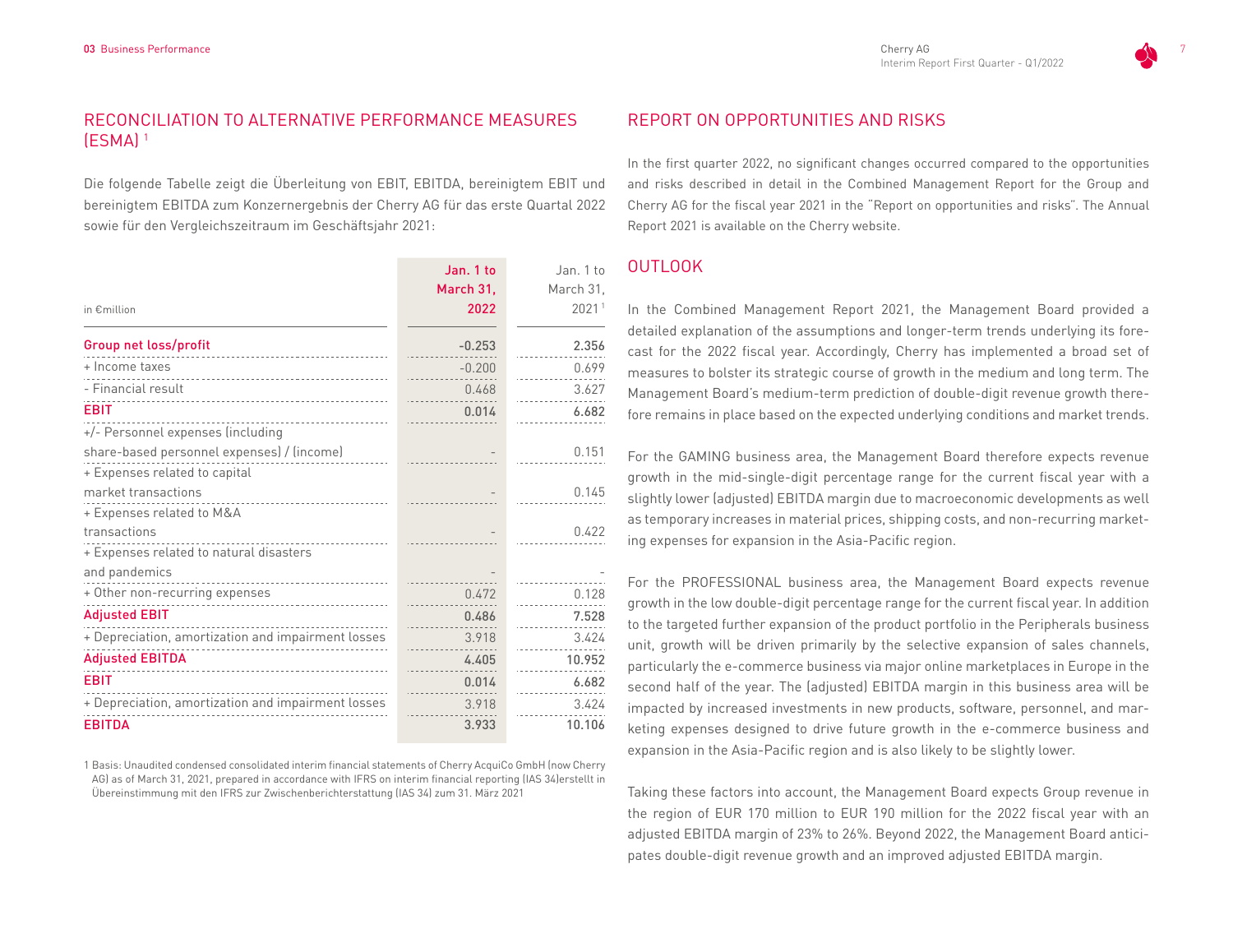Cherry AG 8 Interim Report First Quarter - Q1/2022

Jan. 1 to

## CONDENSED INTERIM CONSOLI-DATED FINANCIAL STATEMENTS AS OF MARCH 31, 2022 IN ACCORDANCE WITH IFRS (UNAUDITED)

The basis for prior-year comparison is the unaudited condensed interim consolidated financial statements of Cherry AcquiCo GmbH (now Cherry AG) as of March 31, 2021, prepared in accordance with IFRS on interim financial reporting (IAS 34).

### CONSOLIDATED STATEMENT OF COMPREHENSIVE INCOME FOR THE PERIOD FROM JANUARY 1 TO MARCH 31, 2022 (IFRS/UNAUDITED)

| € thousand                                                                              | March 31, 2022  | March 31, 2021 |
|-----------------------------------------------------------------------------------------|-----------------|----------------|
| Revenue                                                                                 | 32,962          | 37,718         |
| Cost of goods sold and services rendered to generate revenue                            | 23,123          | 22,207         |
| Gross profit                                                                            | 9,840           | 15,511         |
| Marketing and selling expenses                                                          | 4,321           | 3,341          |
| Research and development expenses                                                       | 2,004           | 1,285          |
| Administrative expenses                                                                 | 3,094           | 3,930          |
| Other operating income                                                                  | 69<br>$- - - -$ | 140            |
| Other operating expenses                                                                | 475             | 413            |
| Operating result before interest and taxes (EBIT)                                       | 14<br>------    | 6,682          |
| Financial result                                                                        | $-468$          | $-3,627$       |
| Earnings before taxes (EBT)                                                             | $-454$          | 3,055          |
| Income taxes                                                                            | $-200$          | 699            |
| Group net loss/profit                                                                   | $-253$          | 2,356          |
| Undiluted (basic) earnings per share (in €)                                             | $-0.01$         | 0.12           |
| Diluted earnings per share (in $\epsilon$ )                                             | $-0.01$         | 0.12           |
| Income and expenses not recognized through profit or loss                               | Jan. 1 to       | Jan. 1 to      |
| € thousand                                                                              | March 31, 2022  | March 31, 2021 |
| Other comprehensive income that will be reclassified subsequently to profit or loss     | 1.194           | 806            |
| Foreign currency translation of financial statements of foreign entities                | 1,194           | 806            |
| Other comprehensive income that will not be reclassified subsequently to profit or loss |                 |                |
| Actuarial gains and losses                                                              |                 |                |
| Other changes                                                                           |                 |                |
| Income and expenses not recognized through profit or loss                               | 1,194           | 806            |
| Total comprehensive income for the period                                               | $-253$          | 3.162          |

Jan. 1 to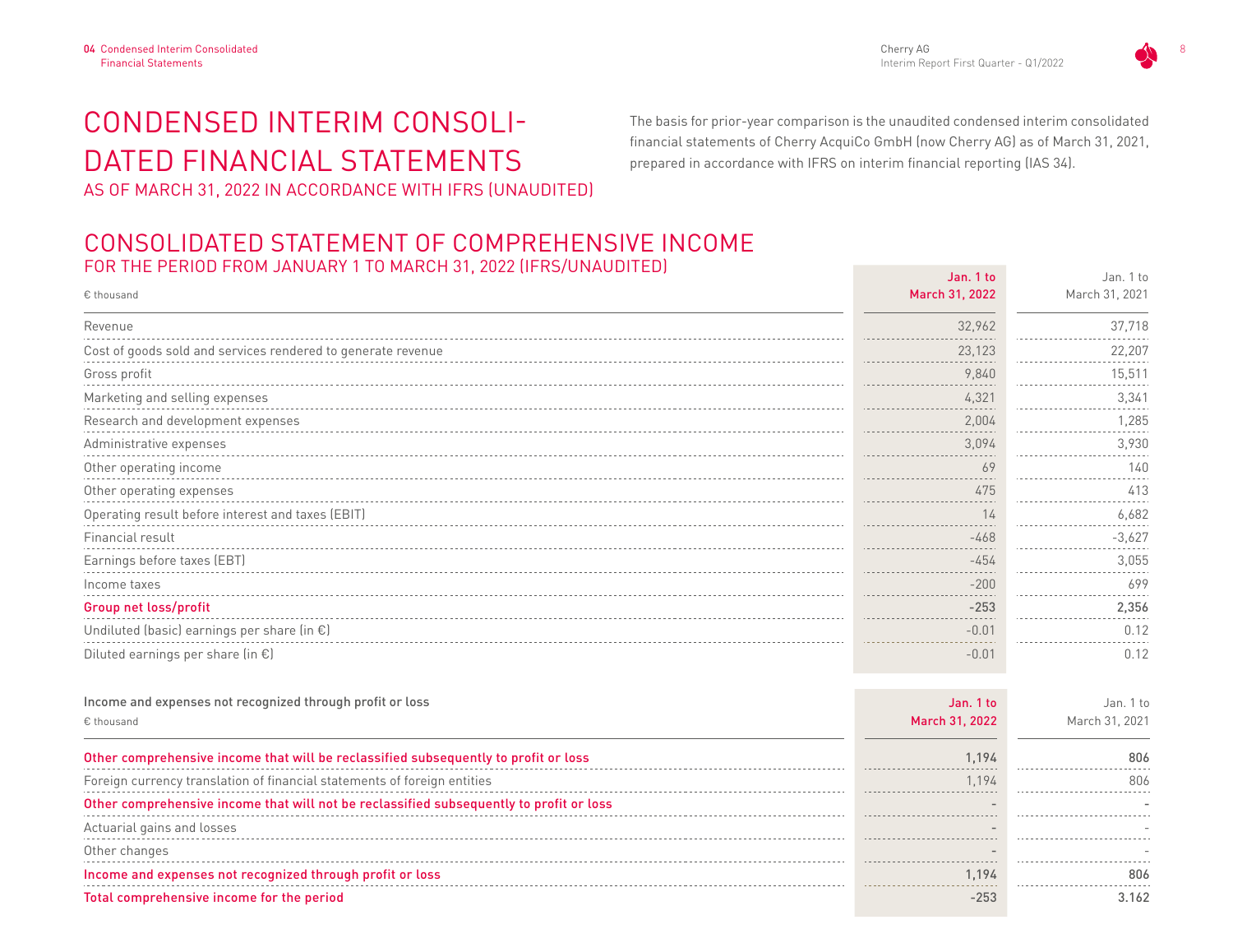

## CONSOLIDATED STATEMENT OF FINANCIAL POSITION

#### AS OF MARCH 31, 2022 (IFRS/UNAUDITED)

| <b>ASSETS</b>                  |                |               |
|--------------------------------|----------------|---------------|
| € thousand                     | March 31, 2022 | Dec. 31, 2021 |
|                                |                |               |
| NON-CURRENT ASSETS             |                |               |
| Intangible assets              | 190,202        | 190,109       |
| Property, plant and equipment  | 24,597         | 24,941        |
| Right-of-use assets            | 16,982<br>.    | 17,989        |
| Other non-financial assets     | 11             | 5             |
| Deferred tax assets            | 821            | 1,307         |
|                                | 232,612        | 234,351       |
|                                |                |               |
| <b>CURRENT ASSETS</b>          |                |               |
| Inventories                    | 47,229         | 44,156        |
| Trade receivables              | 19,369         | 19,610        |
| Current income tax receivables | 2,655          | 1,853         |
| Other non-financial assets     | 1.635          | 1,329         |
| Cash and cash equivalents      | 104,198        | 109,678       |
|                                | 175,085        | 176,626       |
|                                |                |               |
|                                |                |               |
| <b>Total assets</b>            | 407,697        | 410,977       |
|                                |                |               |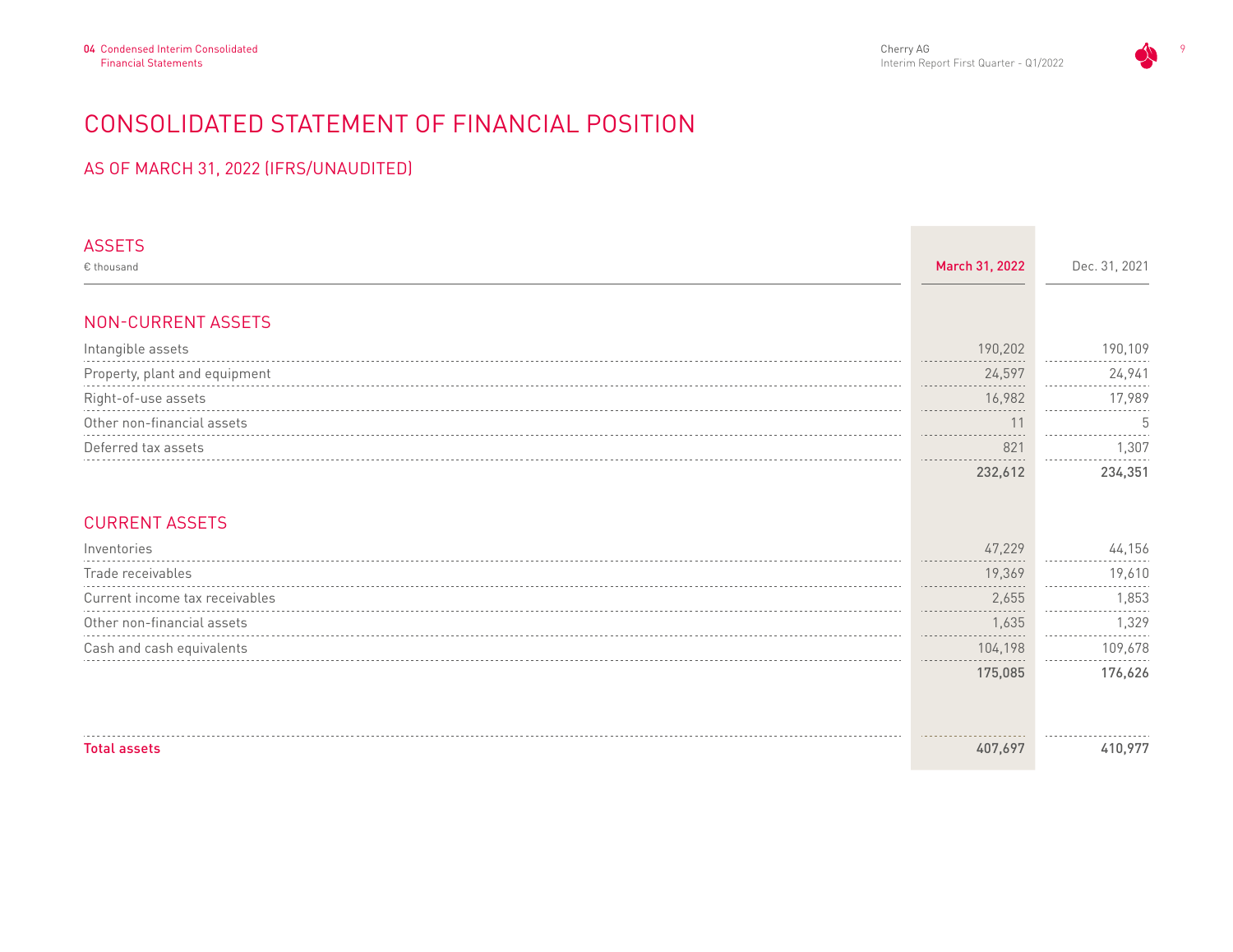#### EQUITY AND LIABILITIES

| $\epsilon$ thousand                    | March 31, 2022 | Dec. 31, 2021 |
|----------------------------------------|----------------|---------------|
|                                        |                |               |
| <b>EQUITY</b>                          |                |               |
| Subscribed capital                     | 24,300         | 24,300        |
| Capital reserves                       | 263,171        | 263,280       |
| Unappropriated profit                  | 1,347          | 1,716         |
| Accumulated other comprehensive income | 5,050          | 3,856         |
|                                        | 293,869        | 293,152       |
| NON-CURRENT LIABILITIES                |                |               |
| Pension provisions                     | 840            | 917           |
| Other provisions                       | 1,092          | 1,021         |
| <b>Financial liabilities</b>           | 46,051         | 46,095        |
| Lease liabilities                      | 13,789         | 14,549        |
| Other non-financial liabilities        | 113            | 115           |
| Deferred tax liabilities               | 20,989         | 21,997        |
|                                        | 82,872         | 84,694        |
| <b>CURRENT LIABILITIES</b>             |                |               |
| Other provisions                       | 233            | 252           |
| <b>Financial liabilities</b>           | 202            | 202           |
| Lease liabilities                      | 3,792          | 3,982         |
| Trade payables                         | 14,757         | 17,892        |
| Current income tax liabilities         | 1,592          | 1,435         |
| Other financial liabilities            | 4,947          | 5,564         |
| Other non-financial liabilities        | 5,434          | 3,804         |
|                                        | 30,956         | 33,131        |
| <b>Total equity and liabilities</b>    | 407,697        | 410,977       |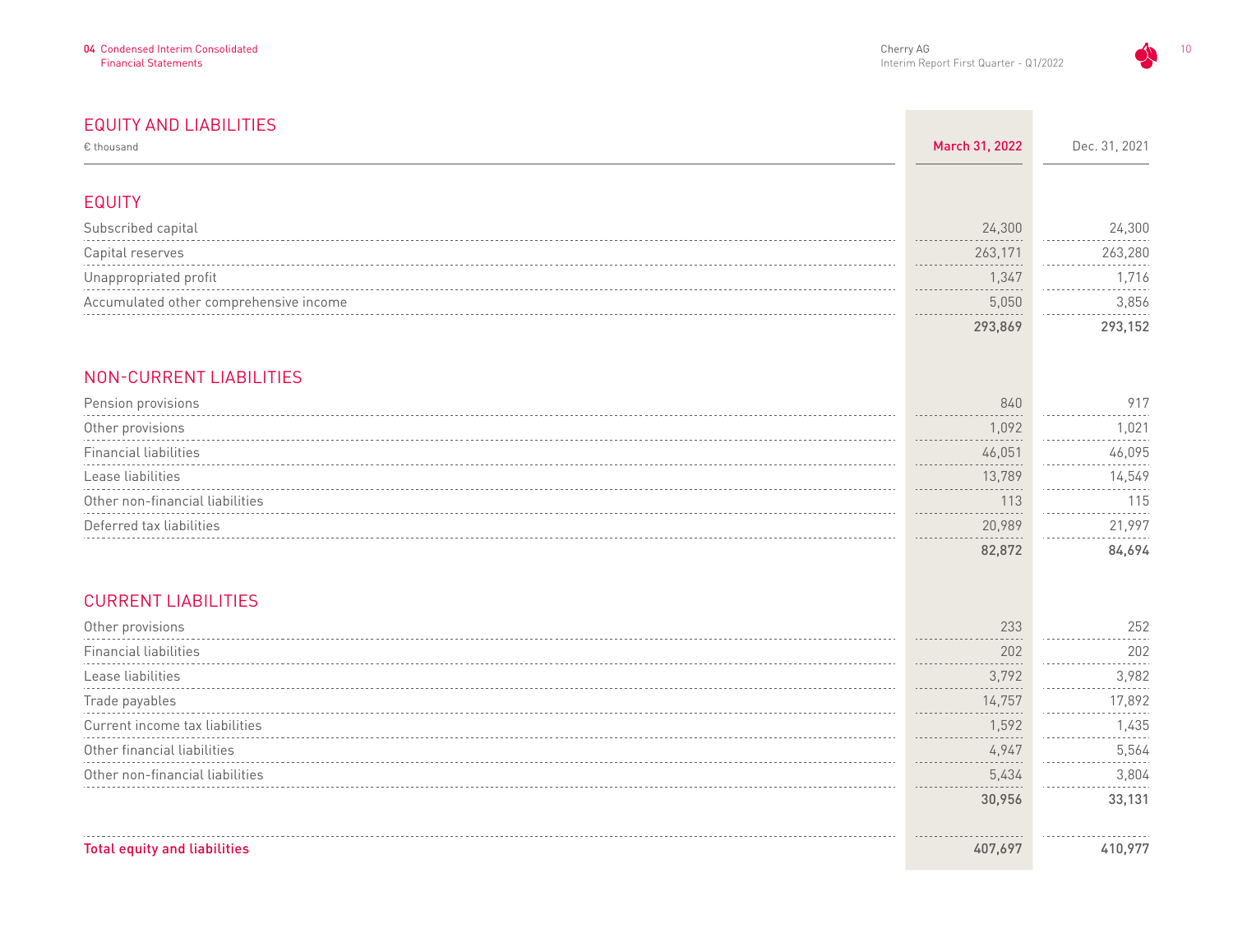## CONSOLIDATED STATEMENT OF CASH FLOWS

#### FOR THE PERIOD FROM JANUARY 1 TO MARCH 31, 2022 (IFRS/UNAUDITED)

|                                                                                                              | Jan. 1 to | Jan. 1 to |
|--------------------------------------------------------------------------------------------------------------|-----------|-----------|
|                                                                                                              | March 31. | March 31. |
| € thousand                                                                                                   | 2022      | 2021      |
| Net loss/profit for the period                                                                               | $-253$    | 2,356     |
| Depreciation, amortization and write-downs (+) / reversals thereof (-) on fixed assets                       | 3,918     | 3,424     |
| Increase (+) / decrease (-) in provisions                                                                    | $-25$     | $-172$    |
| Other non-cash expenses (+) / income (-)                                                                     | 90        | 323       |
| Increase (-) / decrease (+) in inventories, trade receivables and other assets                               | $-2,512$  | $-10,108$ |
| Increase (+) / decrease (-) in trade payables and other liabilities                                          | $-2,747$  | 3,701     |
| Interest expenses (+) / interest income (-)                                                                  | 468       | 3,627     |
| Interest paid (-)                                                                                            | $-436$    | $-2,920$  |
| Interest received [+]                                                                                        |           |           |
| Tax expenses                                                                                                 | $-200$    | 699       |
| Income tax paid (+/-)                                                                                        | $-967$    | $-1,310$  |
| Cash flows from operating activities                                                                         | $-2,663$  | $-379$    |
| Cash received (+) from disposals of property, plant and equipment                                            |           | 4         |
| Cash paid (-) for investments in property, plant and equipment                                               | $-1,237$  | $-1,811$  |
| Cash paid (-) for investments in intangible assets                                                           | $-737$    | $-872$    |
| Cash paid (-) for the purchase of consolidated companies                                                     |           | $-420$    |
| Cash flows from investing activities                                                                         | $-1,974$  | $-3,099$  |
| Cash paid (-) for other non-current financial liabilities                                                    | $-998$    | $-901$    |
| Cash paid (-) for the repayment of (financial) loans                                                         | $-53$     | $-37$     |
| Cash received (+) from (financial) loans raised                                                              | 10        |           |
| Cash flows from financing activities                                                                         | $-1,041$  | $-938$    |
| Cash-relevant change in cash and cash equivalents                                                            | $-5,679$  | $-4,416$  |
| Changes in cash and cash equivalents due to changes in exchange rates, scope of consolidation, and valuation | 198       | 416       |
| Cash and cash equivalents at the beginning of the period                                                     | 109,678   | 22,900    |
| Cash and cash equivalents at the end of the period                                                           | 104,198   | 18,900    |